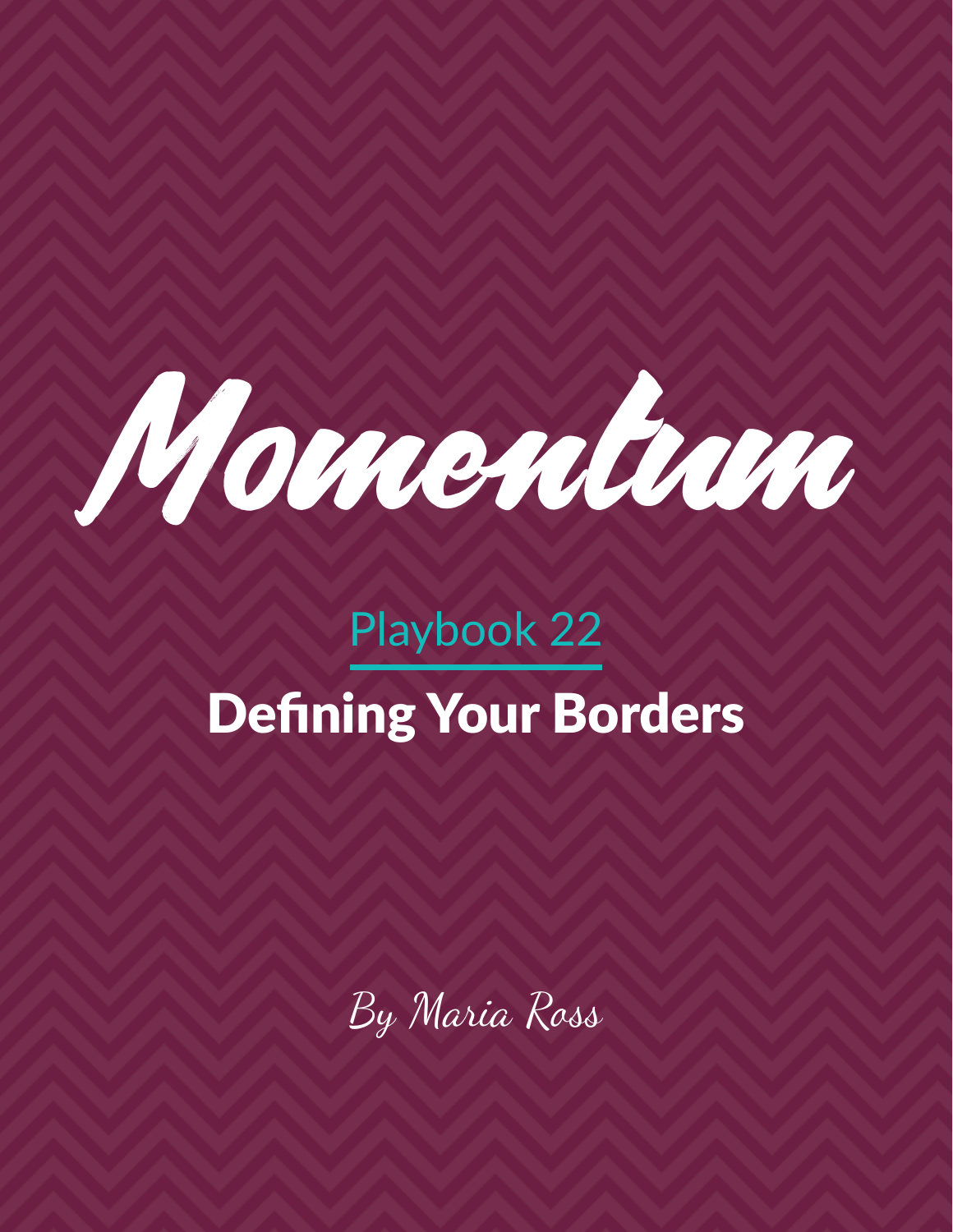## Here's What's Inside!

| The "Yes" That Should Have Been "No"3 |
|---------------------------------------|
|                                       |
|                                       |
|                                       |
|                                       |
| Your Assignment: Practice Your NO  8  |
|                                       |
|                                       |

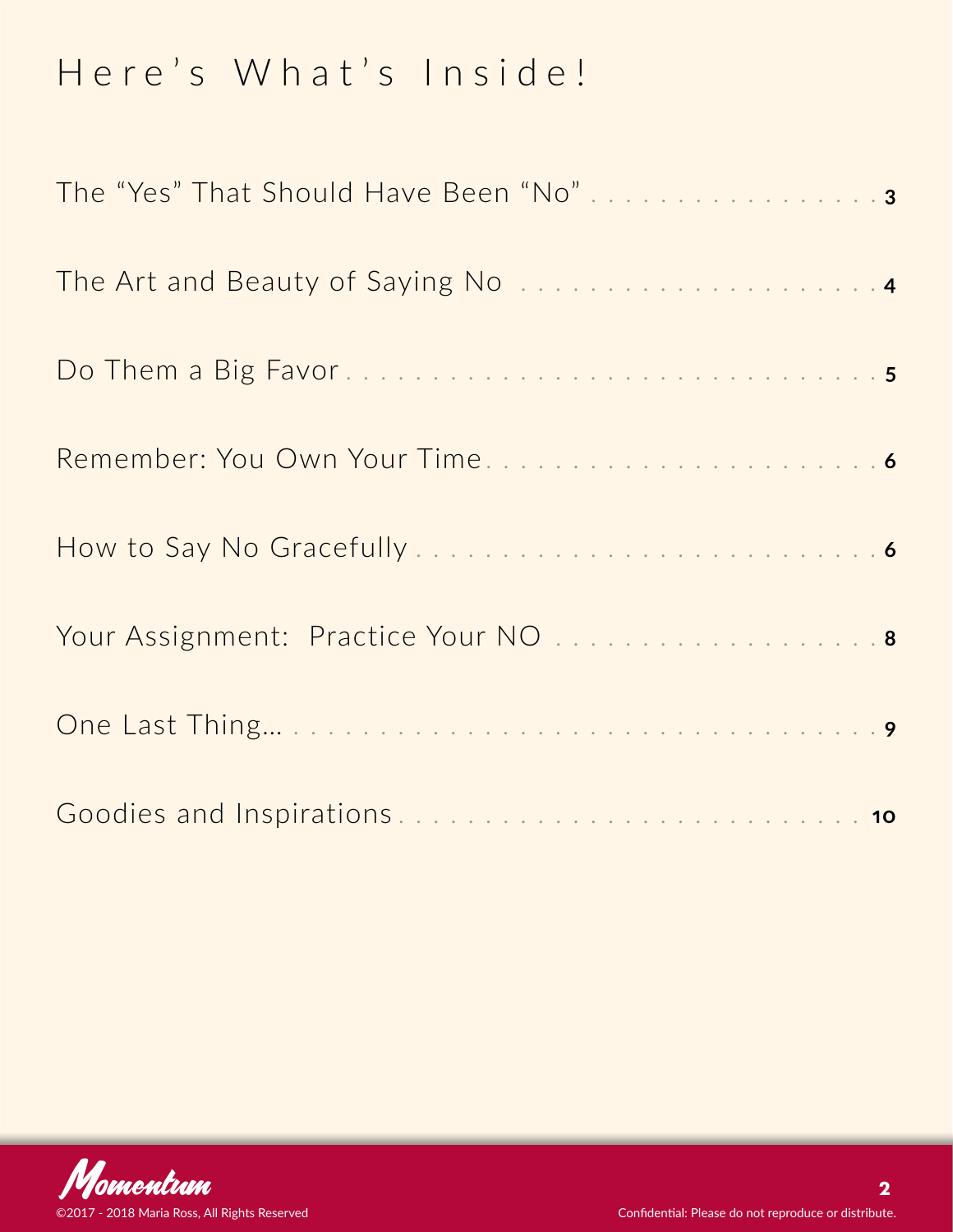# <span id="page-2-0"></span>Playbook 22: Defining Your Borders

### **The "Yes" That Should Have Been "No"**

A few years back, a stranger emailed me. He was referred to me by a loyal member of my email tribe (whom I'd also never met).

A business coach to chiropractic practices, he seemed energetic and nice. We instantly hit it off talking about growing up on the East Coast and our shared love for the Mets.

"Would you like to do a joint training with me for my coaching program?" he asked.

This was a very small niche audience that I wouldn't usually target, but I liked his drive and thought my content could really help. Heck, some more exposure couldn't hurt, right? I didn't have a lot of bandwidth, as I had a U.K. family vacation coming up, but he agreed to pay my fee for the webinar…. scheduled for the day after my Europe return.

My first red flag: He kept promising to send follow-up info and digitally sign the contract but kept "forgetting." Hey, people get busy, I thought. And he was being so responsive in other ways, so…

The second red flag: I presented a draft deck for feedback…and got radio silence. A few emails and phone calls later, I finally got a hold of him and he had a great excuse for why he'd been out of touch.

But now I was nervous. My spidey-sense told me something here was not quite right. There were many little things he had promised but failed to deliver. So I honestly shared my concerns and requested a 50% upfront deposit be sent to me prior to the webinar. This is actually something I normally do, but because of how quickly this was all coming together, I hadn't asked.

He balked, lecturing me about cash flow. While I apologized for springing this on him, I told him point blank, "Your lack of response is making me nervous. And I've already done all this work."

He finally signed the contract and agreed to the deposit. He assured me I'd have the check before my trip. It never came, nor did final feedback. So I had to take my laptop on my trip. Ugh!

He requested some final changes over email so I took time away from my family to do them. And did not hear another peep from the guy.

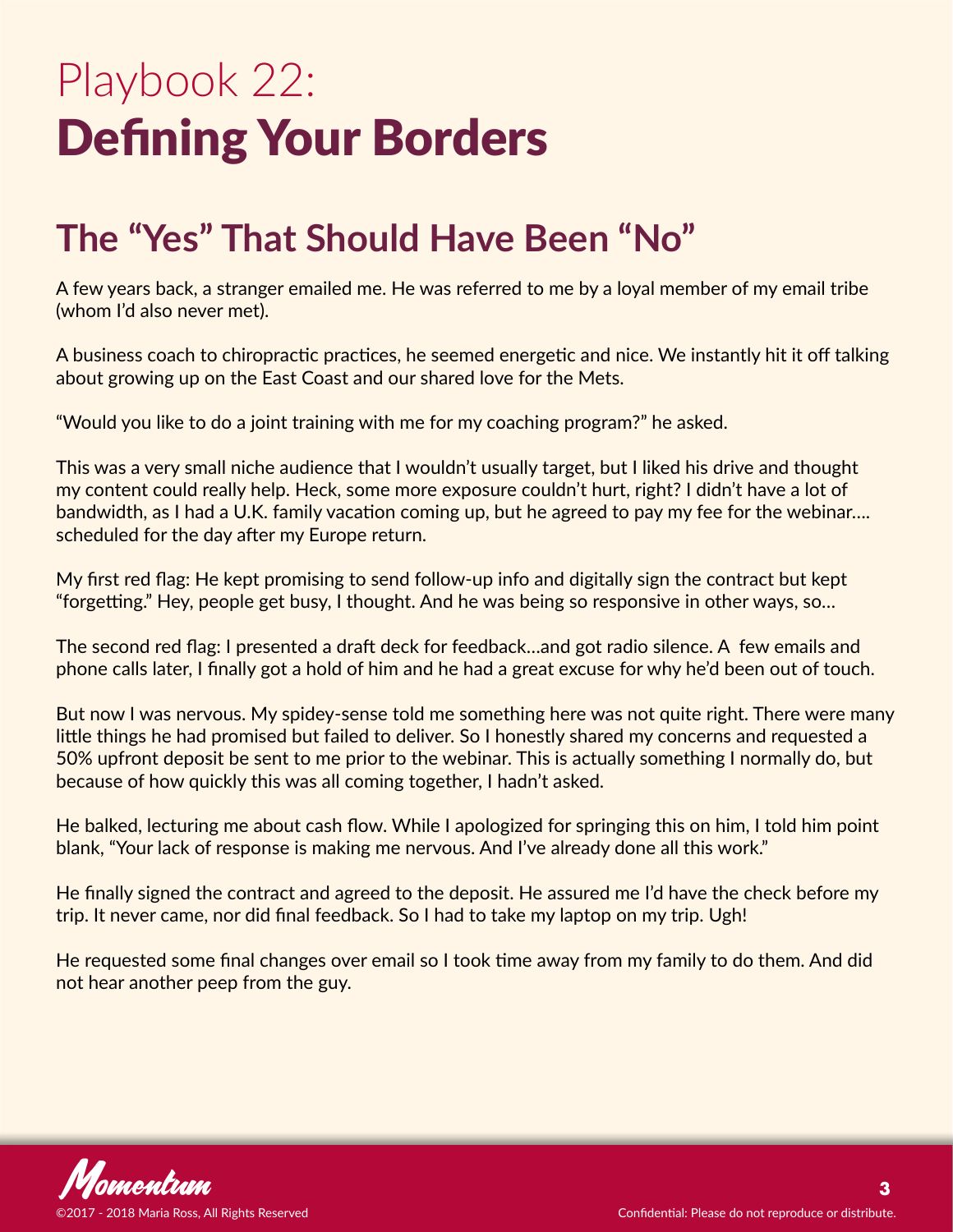<span id="page-3-0"></span>I kept emailing him, "What is the presenter link and call-in information for the training?"

Nothing. Days ticked by.

Jet-lagged on webinar day, I woke up early, hoping he had sent the information by then. The clock ticked closer to the start time. I ripped off emails and phone calls to him, to the point of stalking.

Nothing.

The training time came and went.

I sent numerous follow-ups and reminded him that he not only owed me the deposit, but that I had taken time out from my own family vacation. If something serious had happened, I said I would understand but to please give me the professional courtesy to explain.

For months, nothing. I sent him a final LinkedIn note months later. I reiterated my displeasure and reminded him that my materials were copyrighted so "my lawyer and I" were hoping he was not using them. He finally responded, acting like he had not screwed me over and said I could call him to talk. He never once acknowledged his behavior. I told him I'd already spent enough time chasing him down and if he cared to explain his unprofessionalism, he could call ME.

He never did. I removed him from my LinkedIn network.

**Moral of the story: When something doesn't feel right, know when to say no.** 

## **The Art and Beauty of Saying No**

Before you can fill up your days with profitable client work, nourishing activity or fruitful partnerships, you have to make space for it.

#### **That means getting really comfy with the word, "No."**

If you constantly say "Yes" to all the wrong things, this leaves you no space, time or energy to commit to the things you truly want–and it limits your ability to say yes when the "right" things come along.

My opening story is an easy example of seeing when we need to say "No."

But saying "No" to what we think might be a great opportunity or a fun activity is much harder:

- Helping a friend with her work when we're absolutely slammed
- Meeting someone for coffee who wants to "pick your brain"
- Taking on a client who you don't get along with or who is flaky from the start just because the project is worth a lot of money
- Speaking for free at that local event even when you have a ton of paid work to do because you "might" get some good exposure
- Volunteering to head up that charity committee when you already don't have enough time to spend with your family
- Signing up for a 5K on a weekend when you already have six things going on.

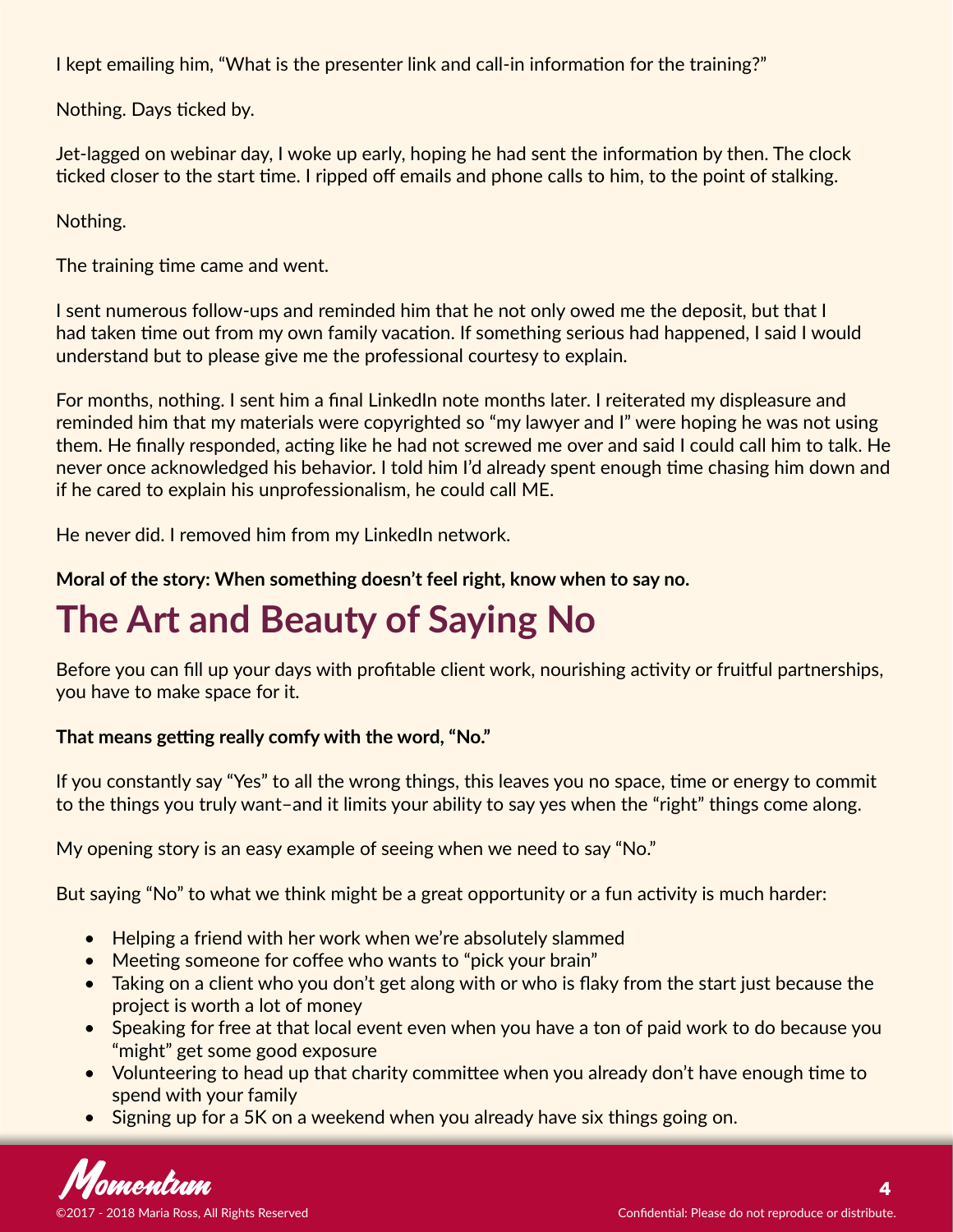#### <span id="page-4-0"></span>**Every driven entrepreneur can relate to this, and if you can't, I'd love to meet you.**

We all worry about saying "no" to potential clients, partners and even advertising opportunities. What if this is my one chance to attract a boatload of customers? What if this is the only client I get this quarter?

The old adage, *"A bird in the hand is worth two in the bush"* is definitely true…..sometimes.

If you constantly accept clients who don't fit your ideal profile or the type of work you want to be doing, how can you free yourself up to attract a better, more profitable client for the long run?

**Don't let other people's priorities hijack your own.** If you are always making time to help others while avoiding your own to-do's, how can you accomplish your goals?

The great news is that your work in MOMENTUM will help you determine if someone or something is a good fit. It will help you say no to seductive marketing opportunities *("Wow! This event attracts 5000 women. I should totally pay to be there.")* that, in reality, turn out to be a waste of time and money *("Oh, those 5000 women will never be the ones who will buy from me.")*

## **Do Them a Big Favor**

The hardest time you'll have in saying "no" is when you really, really want to say "yes."

#### **It's not just about saying no to things you hate, but saying no to things you might love.**

It's hard. You just want to say "yes" and help someone. I've agreed to coffee dates or client projects in the past when I didn't really have the bandwidth. And it was selfish of me, because I was crazed, distracted and couldn't give them my best.

Consider this: I've hired many assistants and vendors over the years that should never have taken on my work. With no ill intent, they wasted my time and money and then failed to get the work done, when I really needed it. Sometimes it was due to personal issues that prevented them from following through, which I get, but they really should have been kind and told me "no." This behavior has put me in a really bad spot on many occasions.

Whether you get asked to volunteer for that charity auction, take on work that's not your sweet spot, or take on a client whose personality clashes with your own, saying "no" is a kindness.

### Saying "No" is actually a classy and kind gift.

It means you give 100% of yourself when you *do* say yes. It means you find more joy and drive in your commitment.

And for purely unselfish reasons, when you turn down a client, partnership or a volunteer opportunity,

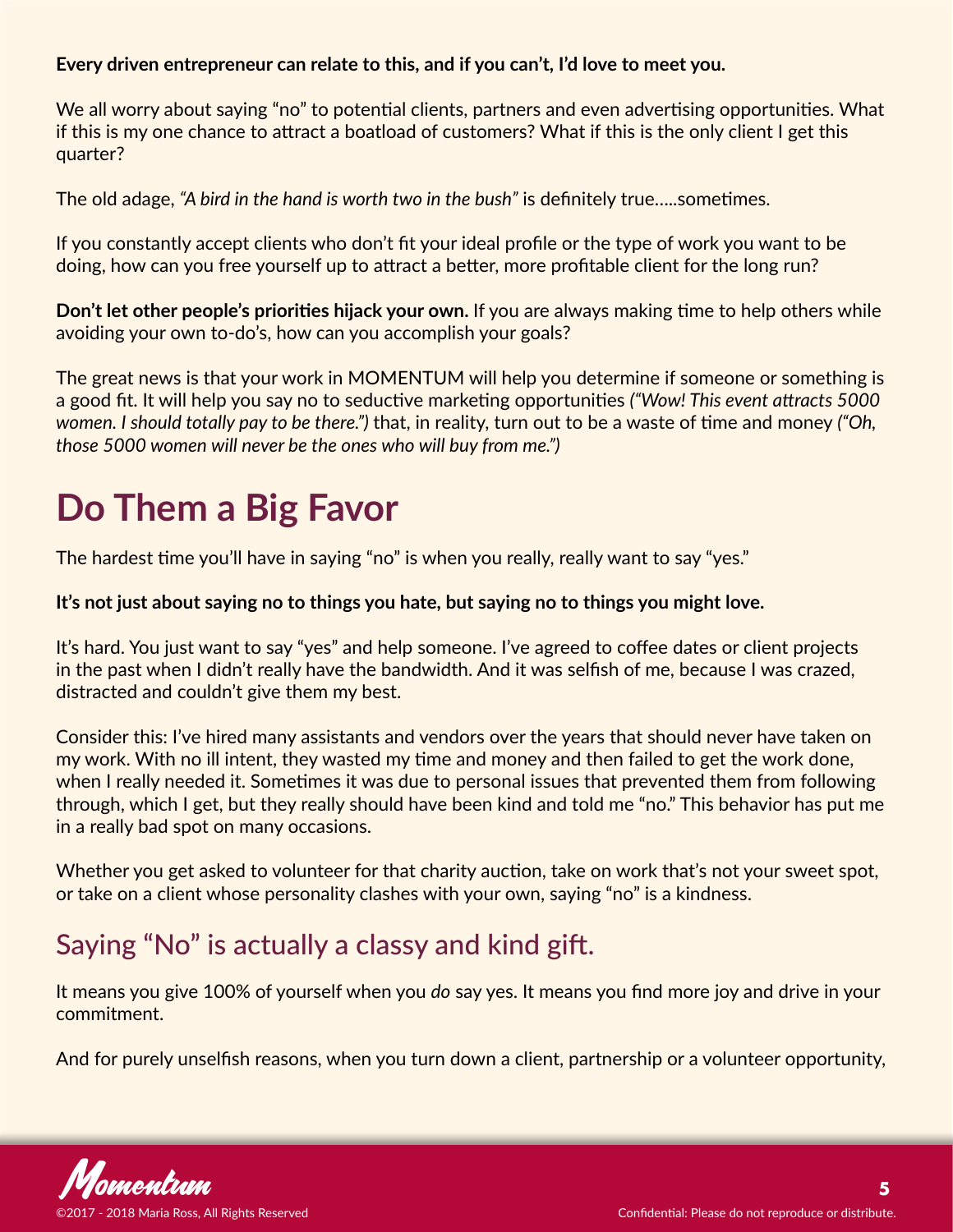<span id="page-5-0"></span>you graciously allow them to find a better, more perfect fit. You give them the chance to find the right person who's "all in" to achieve their goals.

## **Remember: You Own Your Time**

It may not seem like it most days, but you *do!*

Always remember: When you say "yes" to something, that means you are saying "no" to something else. And potentially something more vital and important to you.

#### **Saying "No" keeps** *you* **in charge of your time.**

You can say no in an elegant and tactful way:

- Explain to prospective clients that you don't have bandwidth right now with your current workload, or you can recommend another resource that might be a better fit for their needs.
- Tell prospective partners that their opportunity looks fabulous but you are going in a different direction with your business or target market.
- Turn down potential marketing or advertising opportunities by simply saying, "Thank you for thinking of me, but based on my current goals, this is not the most valuable way for me spend my time and money."

### Remember, more than just taking up time, your clients and partners say something about your brand. They are your advertising. Choose wisely.

By focusing on what you want, your strengths and what you can realistically deliver, people will appreciate your honesty more than they'll appreciate you not having the time or mental energy to properly serve their needs.

### **How to Say No Gracefully**

Use your "No" as an opportunity to form a very positive brand impression. And where you can, offer the requestor some other options, connections or avenues for help. Try not to leave them high and dry.

Here are some examples you can borrow when you need to draw your boundaries and say "No" even when things seem like fantastic opportunities.

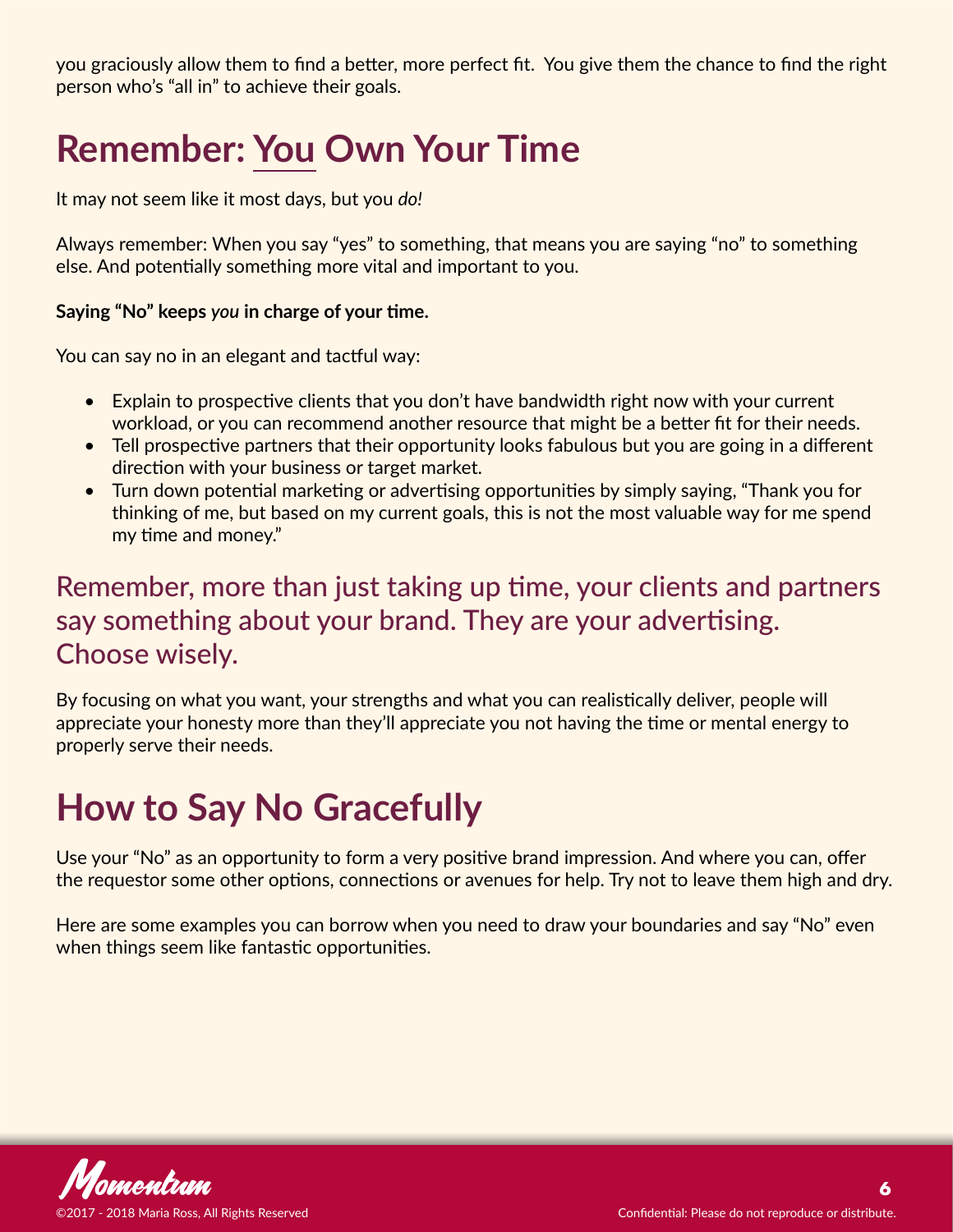#### For a client who is not the right fit:

*Thank you so much for reaching out to work with me. I appreciate the kind praise and really enjoyed speaking with you about your project. It's clear that you're passionate about (SAY SOMETHING SPECIFIC) and that it will greatly help (MENTION THE BENEFITS THEY MAY BE LOOKING FOR OR THE AUDIENCE FOR THE WORK THEY DO).*

*While I'm always eager to work with new clients like you, my bandwidth unfortunately, is completely maxed out. But here are a few other people and resources that may be perfectly suited to help you: (LIST OUT A FEW REFERRALS OR RESOURCES HERE).*

*While we won't be able to work together this time around, I wish you the best of success. Please keep in touch and tell me how it all goes!* 

For someone requesting a "pick your brain" coffee date. *PS: Another way to handle such requests is to offer a short paid coaching session.*

*It would be such a treat to meet with you and talk about your (BUSINESS PLANS, BOOK IDEA, SELF-CARE NEEDS, FINANCE CHALLENGES….). And of course, offering me a vanilla latte is the key to my heart. But, alas, I must graciously decline.*

*Honestly, other commitments and client work are taking up all my time so I won't be able to fit in this lovely conversation right now. That is, if my family wants to see me at all! :)*

*I'm sure you understand: My paid client work has to come first. But please don't fret! My time may free up in a few months so please ping me then to see if we can get a date on the books. In the meantime, please reach out if you need referrals or other resources and I'll do my best to help you from afar!*

#### For a company or brand offering you a marketing/advertising opportunity:

*Wow! Thank you for thinking of me. This sounds like an absolutely amazing promotional opportunity and I may be kicking myself in the future, but I'll need to respectfully say no. My budget and time is already committed to targeting a slightly different audience and I'm focusing more of my efforts on (LIST SOME EXAMPLES) these days.*

*But….I may know some folks who would be a perfect fit for you. Would you mind if I passed your information along to them? Or if you would prefer a direct email introduction, let's make that happen. Again, thank you so much for thinking of me and please reach out if I can help you promote this event or be of any help in the future. I'm cheering on your success!*

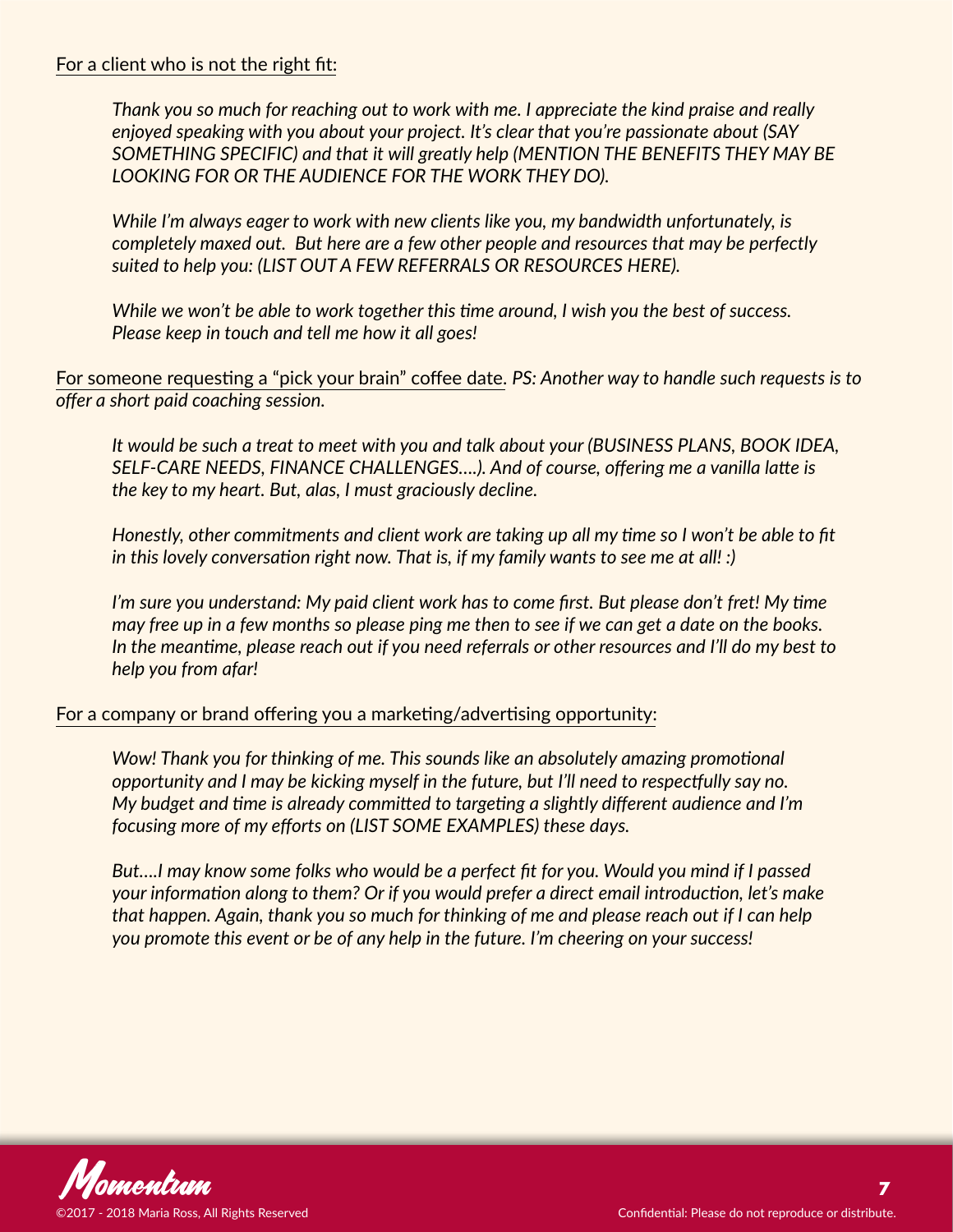<span id="page-7-0"></span>*Thank you for thinking of me for this podcast interview. Your podcast sounds like (SAY SOMETHING NICE ABOUT THEIR MEDIA OUTLET). I'm flattered by your kind praise for my work. It really is a joy to do what I do!* 

*As much as I can, I try to make time to do such interviews and it has helped me meet so many interesting and talented people, just like you. Unfortunately, my schedule is just too jampacked at the moment to give you the time you deserve, so I will need to graciously say no.* 

*Thank you again for reaching out. It means a lot. Please let me know how I can help promote you in any way. And when my schedule opens up, it would be wonderful to sync back up with you to see if we can offer your audience some great content!*

### **Your Assignment: Practice Your NO**

**What "time-sucking" requests frustrate you the most?**

**What tasks or commitments would you like to take off your plate so you can do more of what you love/need?** 

**Draft a gracious "No" email to someone requesting your time or work, using one of the templates above. Or create your own!**

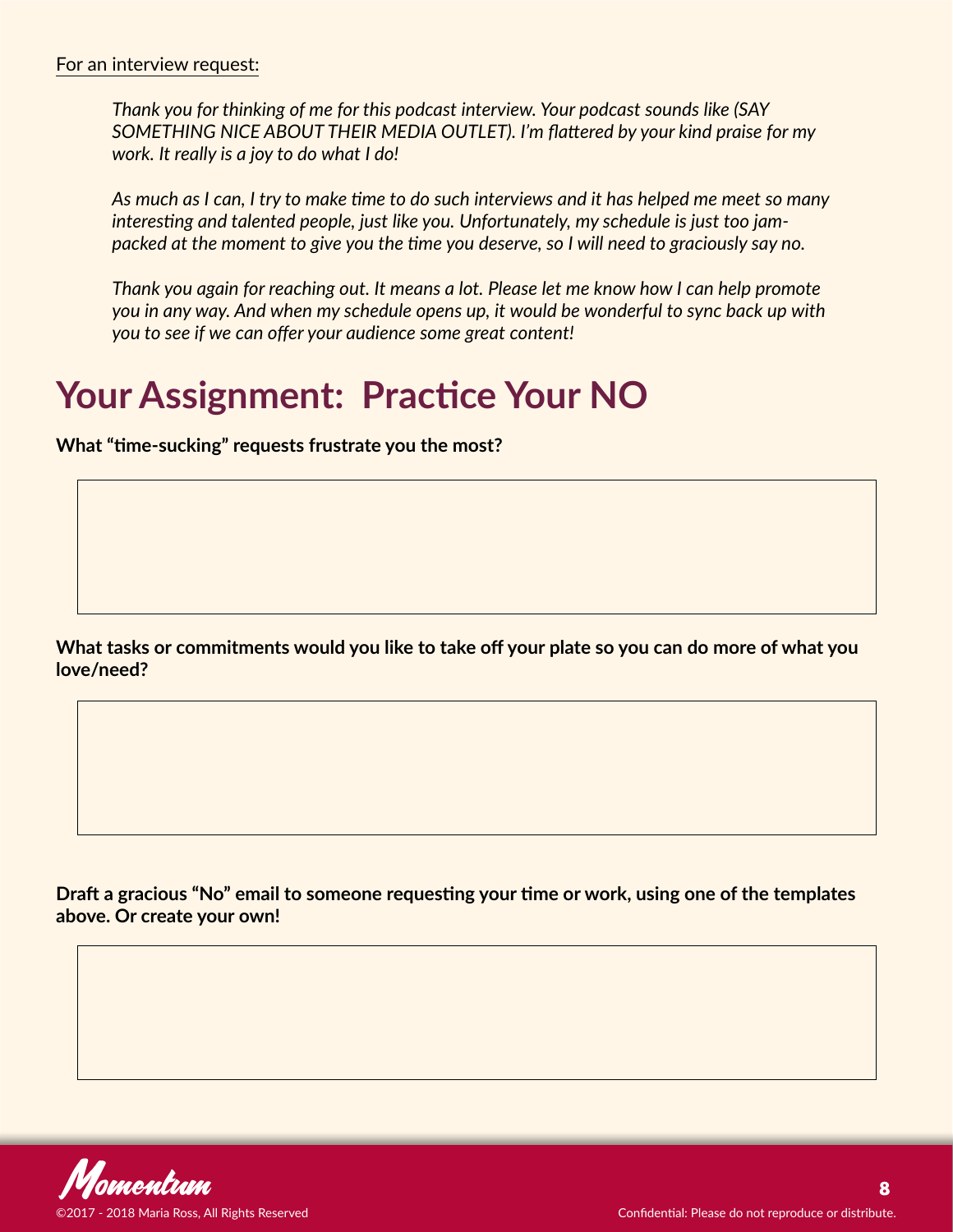#### <span id="page-8-0"></span>*But wait, you're not quite done….*

Now: Please share your "No" email or any insights about this lesson on the Facebook page by Friday. We're happy to review your email if you need us to!

Remember, we are here to encourage you and provide any feedback. If you're like me, often it's fellow collaborators that help me polish my ideas to a glossy sheen.

Again, I'm going to reward you all year long, so don't lose your MOMENTUM: Post it now and keep that train moving!

### **One Last Thing…**

All that's left to say here is to repeat the most important points.

You are not selfish or mean if you say no. You are being respectful of your own priorities, as well as being kind in letting someone find a better option.

When you establish your boundaries, people will respond and respect you. If you don't give them boundaries, they will always want to cross them and get more from you. They will always ask. They will always expect.

#### **Being clear and strong with your boundaries is sexy!**

"No" can be graceful and classy. And how you do it will make your brand memorable.

And remember, that saying "NO" is a gift for others and a gift to yourself. You are no good to anyone if you say yes all the wrong things, making you stressed, miserable and sad. That won't help anyone.

**Oh, and that guy from the webinar? The experience became fodder for one of my MSNBC media [appearances](https://youtu.be/cmFVeBSfoo8). So….***thank you***?!?!**

Draw your borders!

Maria